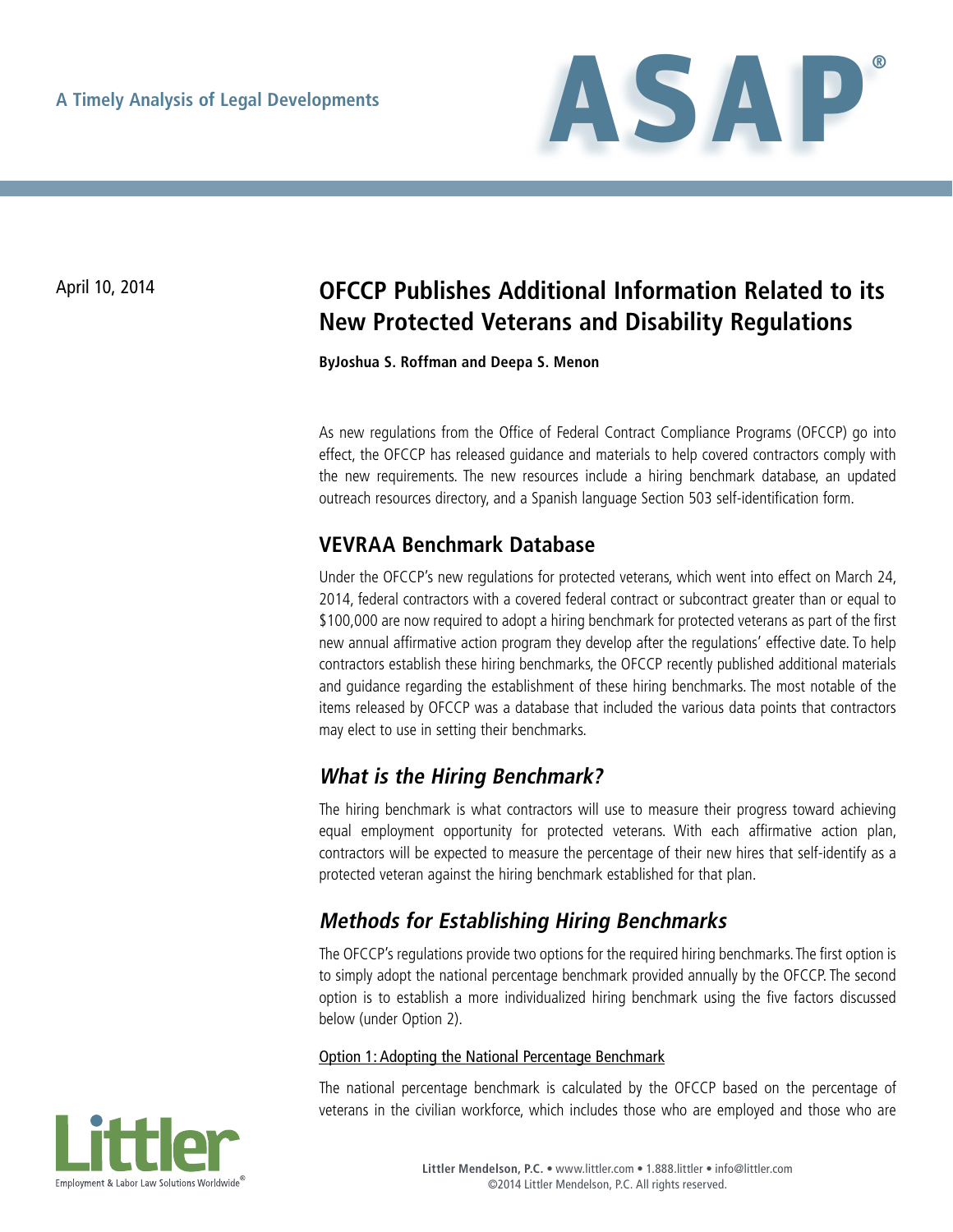unemployed but looking for work. Currently, the national percentage benchmark is 7.2%. This is slightly lower than the 8% figure that many in the contractor community had been expecting to see. This option does not require any additional calculation. This 7.2% benchmark is what most contractors will elect to use in their first affirmative action plans prepared under the new regulations.

#### Option 2: Developing Individualized Hiring Benchmarks

In an effort to afford federal contractors an opportunity to utilize a more individualized method to measure their veteran hiring, the OFCCP also will allow contractors to set their own annual benchmarks. Contractors can set their benchmarks by considering the five factors described below. While Factors 1 and 2 are objective and are provided by information in the Department of Labor's (DOL) new hiring benchmark database, Factors 3 and 4 are dictated by the data in the contractor's own affirmative action plan. Finally, Factor 5 allows contractors to consider other circumstances unique to the specific affirmative action plan.

- 1. **Factor 1: The average percentage of veterans in the civilian labor force for the state where the establishment is located, for the previous three years.** The DOL provides this data online<sup>1</sup> in two formats. One format provides the annual data for every state by year. The other provides three years of cumulative data for each individual state.<sup>2</sup>
- 2. **Factor 2: The number of veterans who participated in the employment service delivery system in the state where the establishment is located, over the previous four quarters.** The DOL tabulates this data, which can be accessed online.3
- 3. **Factor 3: The applicant ratio and hiring ratio for the establishment for the previous year.** The contractor can calculate the applicant ratio by comparing the number of protected veteran applicants to the total number of applicants per the contractor's Affirmative Action Plan. Similarly, to calculate the hiring ratio, the contractor should compare the number of protected veterans hired to the total number of hires.
- 4. **Factor 4: The most recent assessment of the effectiveness of the contractor's outreach and recruitment efforts.** For example, if the contractor's outreach efforts attracted (or failed to attract) a large pool of protected veteran applicants, that information could influence the benchmark.
- 5. **Factor 5: Any other factor, such as the nature of the job openings or the facility's location, that would tend to affect the availability of qualified protected veterans.** This factor provides contractors with the flexibility to consider any other pertinent factors about their establishment or the nature of their business that might affect the availability of qualified protected veterans. For example, if all of the open positions were engineering positions and the facility is not located in an area that has higher education facilities or highly skilled workers, this factor could influence the benchmark that the contractor chooses to set.

The OFCCP recognizes that contractors would not have access to Factor 3 (the applicant ratio and hiring ratio) and Factor 4 (assessment of outreach and recruitment efforts) during the first plan year under the new regulations, as this is a transitional year. Accordingly, contractors electing to set their own benchmark using the five factors will not be required to consider these two factors during their first annual plan cycle under the new regulations.

The contractor's final benchmark does not have to use all factors (although the contractor is required to consider all five factors). According to its guidance, the OFCCP will defer to the contractor on what factor(s) it utilizes to set the benchmark. In the transitional year example provided by the OFCCP, the hypothetical contractor calculated the individualized benchmark using just Factor  $1 - i.e.,$  by averaging the three years of availability data for the state. In the second example, the hypothetical contractor calculated the benchmark using its own applicant and hiring ratio data because its recruitment efforts yielded a significant pool of qualified veteran applicants.

## **Choosing the Benchmark Option: Advantages & Disadvantages**

Contractors can choose to set their benchmark using the national percentage or the individualized factors. Contractors with multiple affirmative action plans may choose to use different options for different plans.

- 1 U.S. Department of Labor, VEVRAA Benchmark Database, available at <http://www.dol-esa.gov/errd/VEVRAA.jsp>.
- 2 Contractors in Puerto Rico or the U.S. Virgin Islands are expected to use the data applicable to Florida. Contractors in Guam are expected to use the data applicable to Hawaii.
- 3 Because the data is not available for Guam, contractors in Guam are expected to use the data applicable to Hawaii.